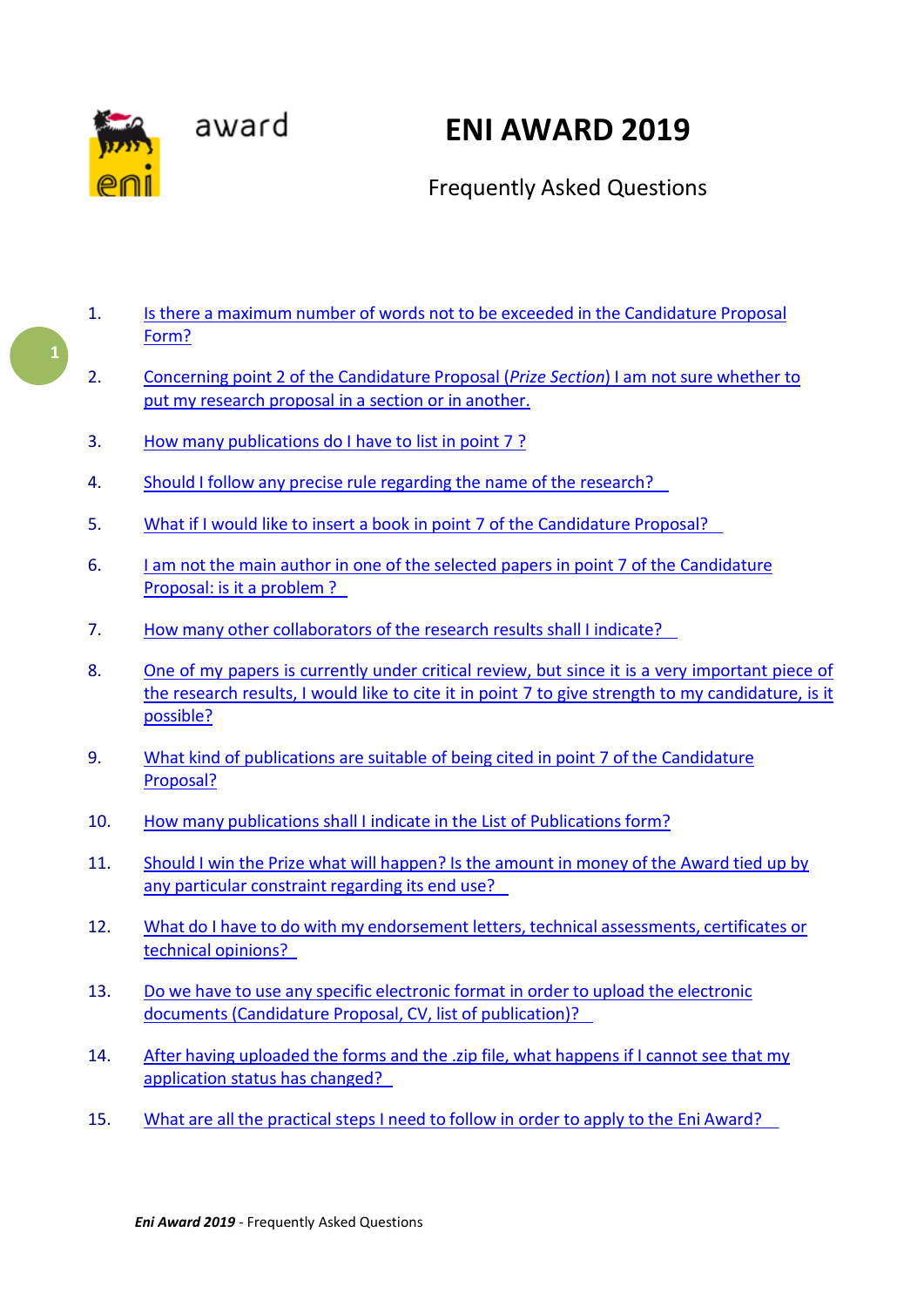### <span id="page-1-0"></span>**1. Is there a maximum number of words not to be exceeded in the Candidature Proposal Form?**

Yes, applicants should not exceed 4500 characters (spaces included) when describing their research results in point 6 of the Candidature Proposal. Such form is supposed to be relatively short and nimble, providing just a rapid, though accurate, glance at the Candidate's work, whereas the publications listed in point 7 will give a more thorough view on the scientific value of the research presented.

#### **Go [Back](#page-0-0)**

<span id="page-1-1"></span>**2. Concerning point 2 of the Candidature Proposal (Prize Section) I am not sure whether to put my research proposal in one section or in another.**

We understand that often research is in between two – or more – fields and it can be difficult to indicate univocally which Prize you should apply for, but we nonetheless ask you to insert your research in the section that you feel is the best suitable for your work.

#### **Go [Back](#page-0-0)**

#### <span id="page-1-2"></span>**3. How many publications do I have to list in point 7 ?**

From one (minimum) to five (maximum). Please bear in mind that those publications (usually papers) have to be related to the research results presented and will have to clearly give proof of those results. Nonetheless, at least one of the selected papers must have been published within the period indicated in the Award Regulations (i.e. 5 years for the Energy Transition, Energy Frontiers and Advanced Environmental Solutions Prizes).

#### **Go [Back](#page-0-0)**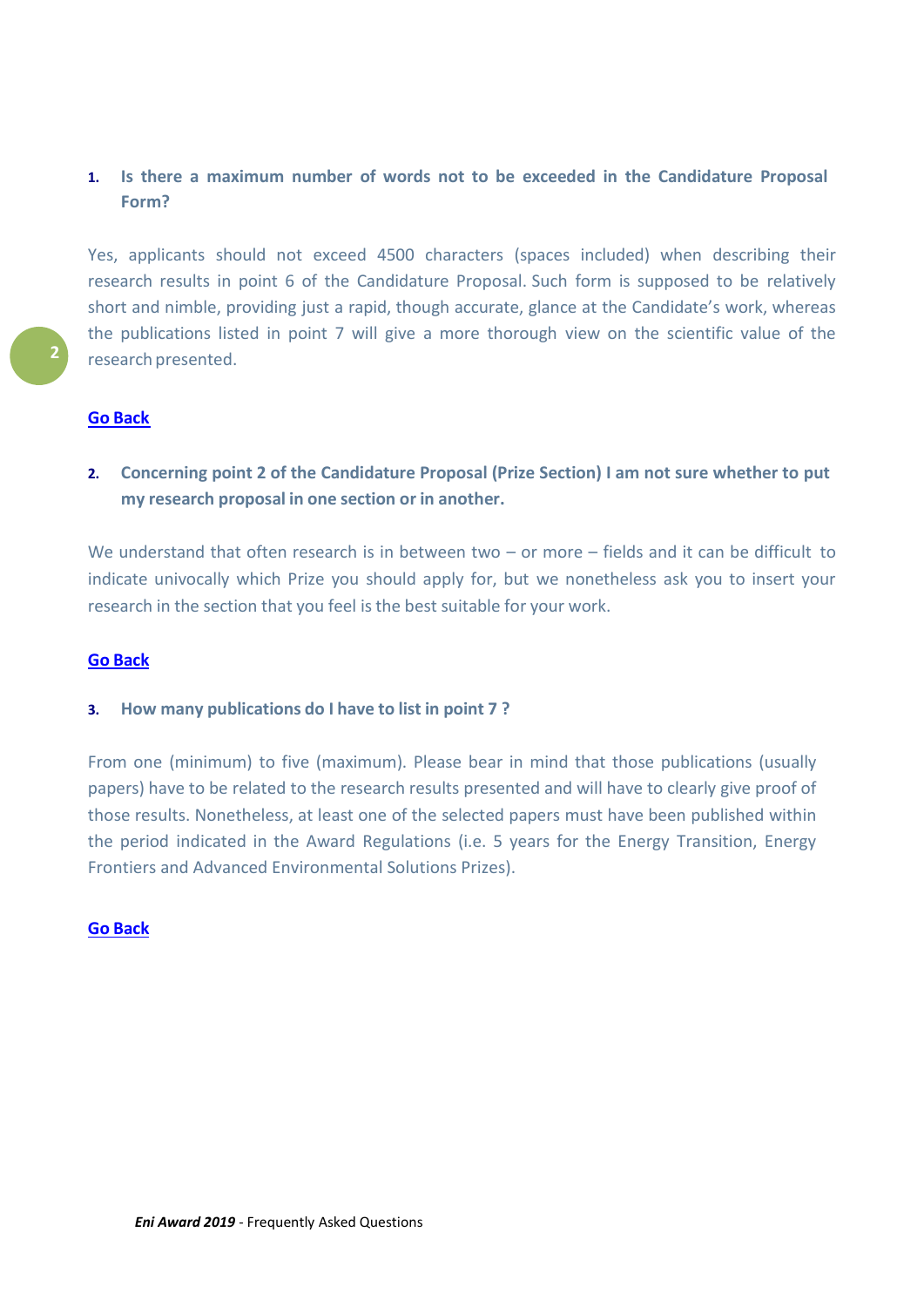#### <span id="page-2-0"></span>**4. Should I follow any precise rule regarding the name of the research?**

No. You can choose the name that suits best your research results. The name can eventually coincide with the title of one of your papers, but it is not compulsory.

#### **Go [Back](#page-0-0)**

#### <span id="page-2-1"></span>**5. What if I would like to insert a book in point 7 of the Candidature Proposal?**

It is of course possible, but since applications are exclusively in an electronic format, we kindly ask the applicants who wish to do so either to insert separately an electronic copy of the book in the .zip file or to send an abstract of the book itself.

#### **Go [Back](#page-0-0)**

<span id="page-2-2"></span>**6. I am not the main author in one of the selected papers in point 7 of the Candidature Proposal: is it a problem?**

No. But it is compulsory that the applicant figures as the main author of the research and appears as main author of at least one paper indicated in point 7 of the Candidature Proposal.

#### **Go [Back](#page-0-0)**

#### <span id="page-2-3"></span>**7. How many other collaborators of the research resultsshall I indicate?**

If the research results that you are willing to submit have been fully coauthored (i.e. in terms of responsibilities, initial idea of the research, development of the project...) by a colleague of yours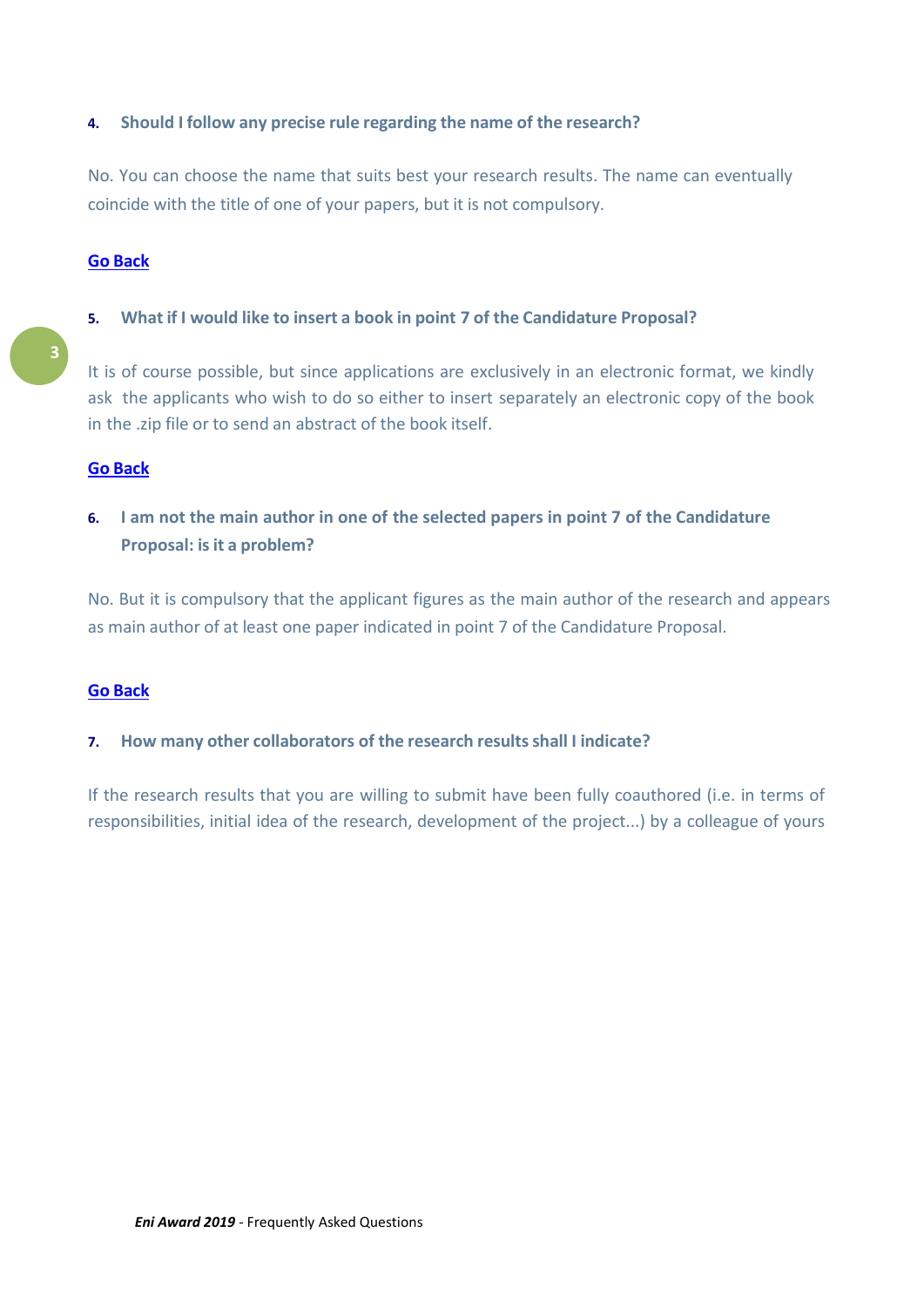and you feel that this person fully shares the paternity of this research results, his/her name should be listed in point 4 (simply copy and paste the paragraph). Please note that a maximum of two names could be listed in point 4; at the same time, if awarded, only a maximum of two representatives of the Candidature will be included in the Prize-Giving Ceremony [events.](#page-0-0)

#### **Go Back**

**4**

<span id="page-3-0"></span>**8. One of my papers is currently under review, but since it is a very important piece of the research results, I would like to cite it in point 7 to give strength to my candidature, is it possible?**

Yes, it is, but only if the selected publication is at the final stage of the reviewing process (final proof or pre-print stage). We thus kindly ask our applicants to send a print proof of the paper and in addition to that a final version of the paper must be sent as soon as published, so that the Scientific Commission may evaluate it.

In any case at least one of the selected papers has to be published within the period indicated in the Award Regulations (i.e. 5 years for the Energy Transition, Energy Frontiers and Advanced Environmental Solutions Prizes).

#### **Go [Back](#page-0-0)**

<span id="page-3-1"></span>**9. What kind of publications are suitable of being cited in point 7 of the Candidature Proposal?**

All kind of scientific publications: scientific and peer-reviewed papers or books. Please don't list reviews or patents in point 7.

#### **Go [Back](#page-0-0)**

#### <span id="page-3-2"></span>**10. How many publicationsshall I indicate in the List of Publications form?**

As many as you wish; the only limit for each form is given by the size (they cannot exceed 3Mb for technical reasons). Please note that in the List of Publications form you should indicate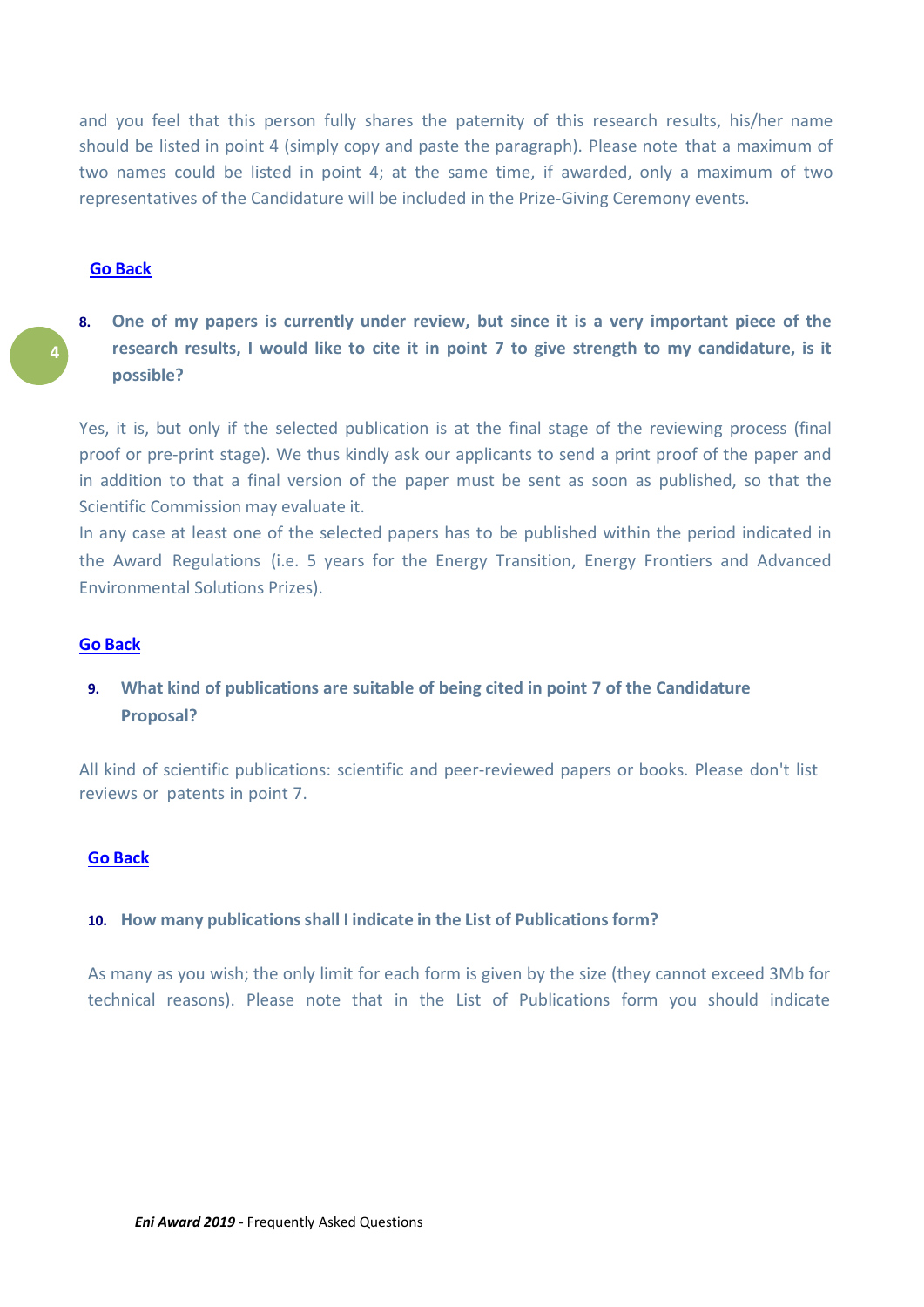<span id="page-4-2"></span>publications that give a good idea of your scientific activities in the last past years, not compulsorily related to the research results you present with your candidature.

#### **Go [Back](#page-0-0)**

<span id="page-4-0"></span>11. Should I win the Prize, what will happen? Is the amount in money of the Award tied up by **any particular constraint regarding its end use?**

There are no limitations regarding the use of the amount in money of the prize, and the winning candidates are free to use it in any way which is most suitable to them. Secondly, the winner of the prize, who is also the main representative of the research proposed for candidature, may decide to eventually distribute the amount of money between the other collaborators in the way he/she believes is the best and fairest.

#### **Go [Back](#page-0-0)**

<span id="page-4-1"></span>**12. What do I have to do with my letters of endorsement, technical assessments, certificates or technical opinions?** 

Any letter of endorsement in support of your candidature should be written in English and refer explicitly to the current edition of the Eni Award. A maximum amount of five reference letters will be allowed to each Candidate; of these five letters, no more than two may be sent from the same Country. Such documents can be sent by email, fax or ordinary mail to the Eni award Scientific Secretariat within the deadline stated by the Official Announcement, kindly inserted in a .zip file.

Prospective reference letters will constitute supplementary merit.

In case of resubmissions, even if the Candidature is presented in nonconsecutive editions, together with the reasons of the resubmission the Candidate will compulsorily provide detailed and convincing information enabling to identify the scientific, technical and practical progress. These results must be properly demonstrated providing new publications, reference letters, certificates by a third party, etc.

#### **Go [Back](#page-0-0)**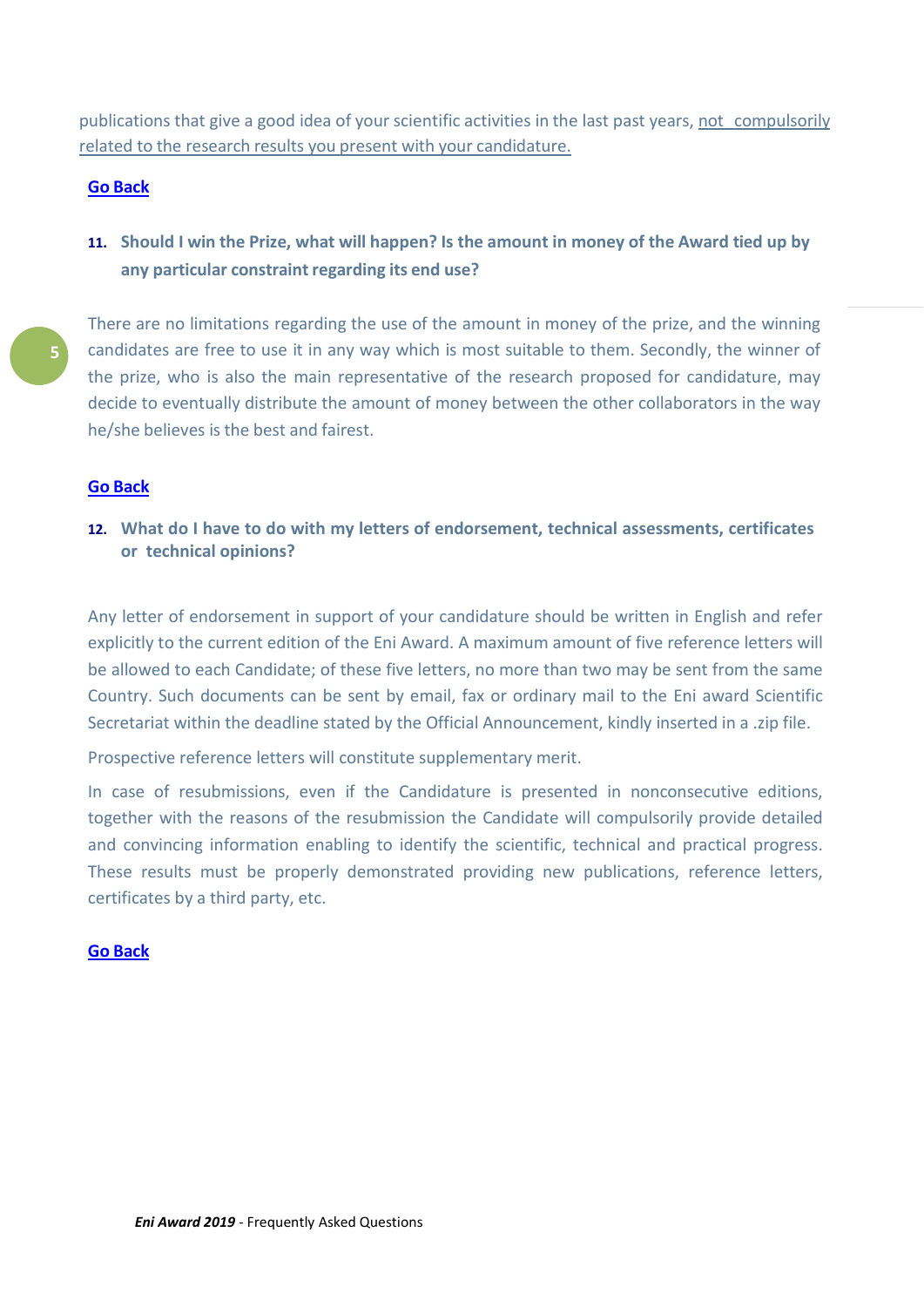## **13. Do we have to use any specific electronic format in order to upload the electronic documents (Candidature Proposal, CV, list of publications)?**

Yes, we ask our applicants to upload their forms in .pdf format. Files must not exceed 3Mb of size and their name can contain only standard alphanumeric characters (e.g. no accents or dieresis, etc.); otherwise, due to technical reasons, we won't be able to open them once uploaded.

#### **Go [Back](#page-0-0)**

## <span id="page-5-0"></span>**14. After having uploaded the forms and the .zip file, what happens if I cannot see that my application status has changed?**

The Scientific Secretariat will check your uploaded files (both the forms and the .zip file) within 72 hours from your upload. Finally, the Secretariat will send you an e-mail in which an acknowledgement of your candidature will be provided.

#### **Go [Back](#page-0-0)**

#### <span id="page-5-1"></span>**15. What are all the practical steps I need to follow in order to apply to the Eni Award?**

The application process of the Eni Award is mostly electronic and web-based in order to submit candidatures in an easier and simpler way for all applicants.

#### Here you will find all the steps you will have to follow in order to apply:

**- 1.** Please send an **email** to **[eniaward@feem.it](mailto:eniaward@feem.it)** where you state your intention to participate as a Candidate to Eni Award.

**- 2.** You will then receive an email from us in which all your personal data will be contained in order to be able to log in the private area of the website (http://www.ea2019.net/dsstudio/index.aspx). Hereby you find a facsimile example of our letter: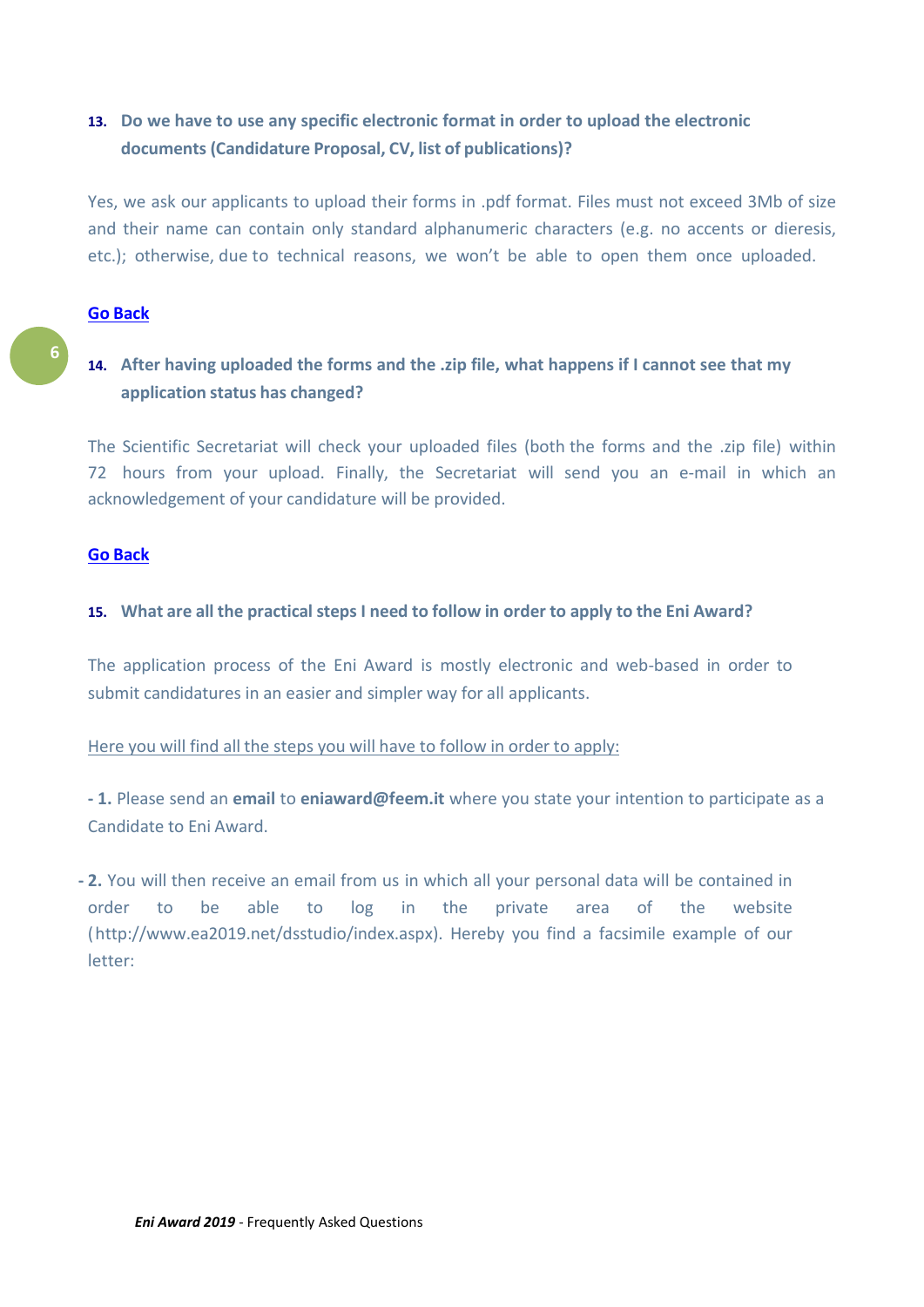Dear Prof. Rossi,

Thank you for submitting your candidature to the Eni Award 2019, it is a<br>great honour for us to have you among our Candidates.

Here you will find your username and password that will allow you to Access to the private area and upload your forms.<br>You will also find the personal code that will identify your application<br>and will be used in the uploading procedure of the .zip file.

Private area web address: www.ea2019.net/<br>Username: 123MarRos Password: 123Ros12<br>Personal code: 123c1RosMar

show the sign file.

Please remember that once logged into the private area you will have the possibility to change your password.

Furthermore, in the private area there will be a FAQ section where<br>further information will be available and where useful hints regarding the Candidatures and the candidature process will be given.

The Eni Award Scientific Secretariat will remain at your entire disposal during the whole process for any further information or clarification

Sincerely yours

The Eni Award Scientific Secretariat

THE ENI AWARD SCIENTIFIC SECRETARIAT

FEEM - Fondazione Eni Enrico Mattei C.so Magenta, 63<br>20123 Milano Tel: +39-02.52036985<br>Switchboard +39-02.52036934 Fax: +39-02.48197724 e-mail: simona.dangelo@feem.it

#### **Please note that your username will be different from your personal code!**

You will have to use your username ONLY to get into the website, while your personal code is a unique code with which your candidature is "labelled".

**- 3.** You can now enter in the personal area and upload your forms (Candidature Proposal, List of Publications and CV).

#### **Log-in page**

| eni, com                                                                                                                                                                             |                                                                                                                                                                                                   | Contacts FAO                                                        |
|--------------------------------------------------------------------------------------------------------------------------------------------------------------------------------------|---------------------------------------------------------------------------------------------------------------------------------------------------------------------------------------------------|---------------------------------------------------------------------|
| <b>MAN</b> eniFEEM                                                                                                                                                                   |                                                                                                                                                                                                   |                                                                     |
|                                                                                                                                                                                      |                                                                                                                                                                                                   |                                                                     |
| User:                                                                                                                                                                                | Password:                                                                                                                                                                                         |                                                                     |
|                                                                                                                                                                                      | Admin<br>$\bullet$                                                                                                                                                                                |                                                                     |
|                                                                                                                                                                                      | Log In Reset                                                                                                                                                                                      |                                                                     |
| visita eni.com                                                                                                                                                                       |                                                                                                                                                                                                   |                                                                     |
| Siamo un'impresa integrata nell'energia, impegnata a crescere nell'attivita' di ricerca,<br>gli uomini e le donne di eni hanno una passione per le sfide, il miglioramento continuo, | produzione, trasporto, trasformazione e commercializzazione di petrolio e gas naturale. Tutti<br>l'eccellenza e attribuiscono un valore fondamentale alla persona, all'ambiente e all'integrita'. | <b>INFORMATIVE</b><br>Termini e Condizioni<br><b>Privacy Policy</b> |
| <b>Sede Legale</b><br>Piazzale Enrico Mattei, 1<br>00144 Roma                                                                                                                        | Capitale sociale<br>€ 4.005.358.876,00 i.v.                                                                                                                                                       | <b>Cookie Policy</b><br><b>ALTRI SITI ENI</b>                       |
| Sedi secondarie<br>Via Emilia, 1 e Piazza Ezio Vanoni, 1 20097                                                                                                                       | C. Fiscale e Registro Imprese di Roma<br>n. 00484960588                                                                                                                                           | Altri siti Eni<br>۰                                                 |

**7**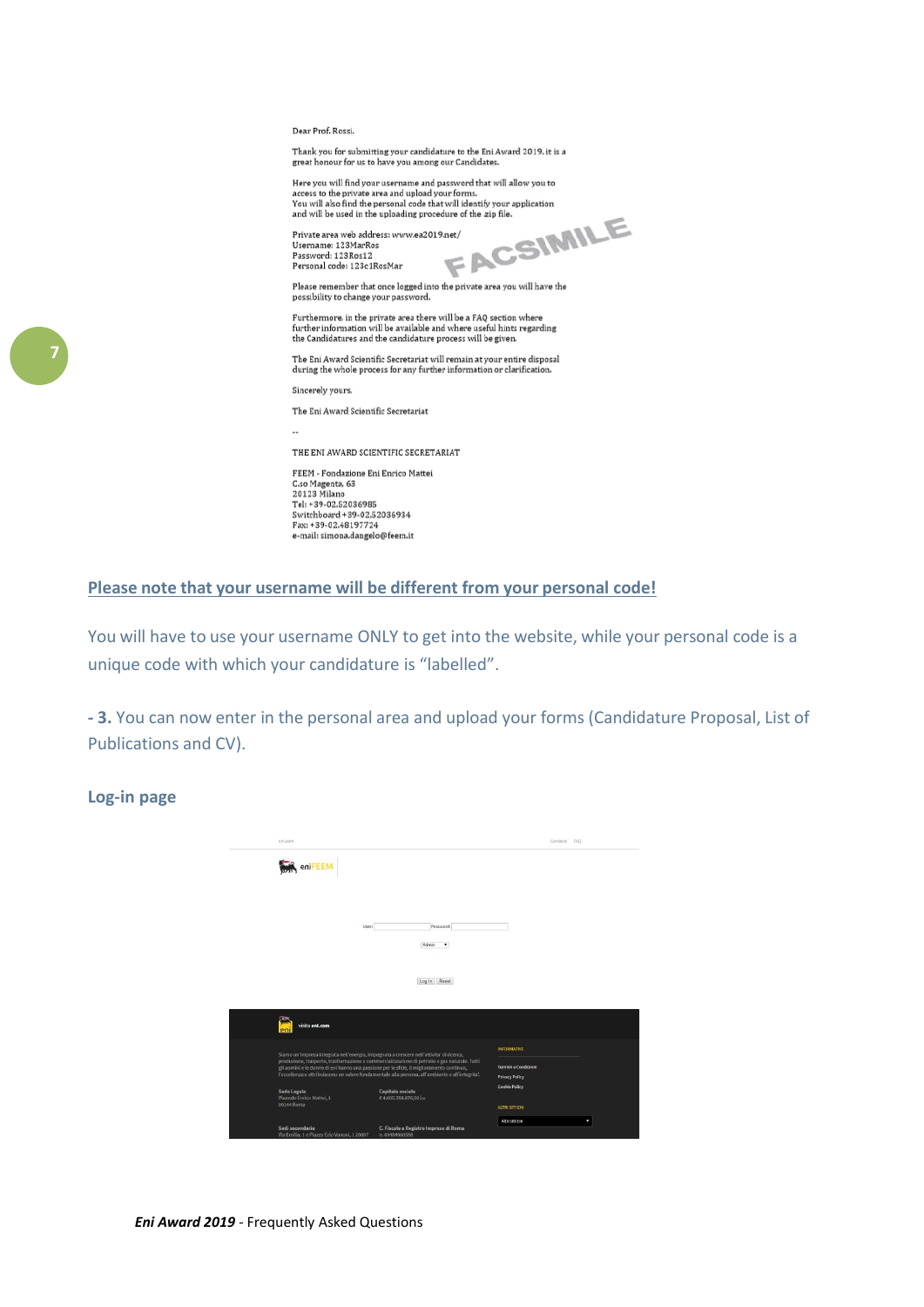## **Getting Started**

| User panel                       |                                                                                                         | <b>Submission Status</b> |           |       |          |          |        |       |          |  |
|----------------------------------|---------------------------------------------------------------------------------------------------------|--------------------------|-----------|-------|----------|----------|--------|-------|----------|--|
| Type: candidate                  | <b>Name</b>                                                                                             | Surname                  | Code      | Prize | Forms Ok | $\omega$ | Papers | Endor | Fax      |  |
| Username: 8TesAno                | Another                                                                                                 | Test                     | 8c4TesAno | AES   | G        |          | 6      | 6     | $\omega$ |  |
| <b>Submission Status</b>         |                                                                                                         |                          |           |       |          |          |        |       |          |  |
| Modify Password                  | Files uploaded                                                                                          |                          |           |       |          |          |        |       |          |  |
| Modify Personal Data             |                                                                                                         |                          |           |       |          |          |        |       |          |  |
| <b>Upload Files</b>              | Candidature proposal:                                                                                   |                          |           |       |          |          |        |       |          |  |
| Download Forms                   | List of publications:                                                                                   |                          |           |       |          |          |        |       |          |  |
| Frequently asked questions (FAQ) | CV:                                                                                                     |                          |           |       |          |          |        |       |          |  |
| Contact Us                       |                                                                                                         |                          |           |       |          |          |        |       |          |  |
| Logout                           | Papers (Zip File):                                                                                      |                          |           |       |          |          |        |       |          |  |
|                                  | Endorsement:                                                                                            |                          |           |       |          |          |        |       |          |  |
|                                  | <b>GETTING STARTED</b>                                                                                  |                          |           |       |          |          |        |       |          |  |
|                                  | To begin the upload procedure of the documents required for your candidature presentation, please click |                          |           |       |          |          |        |       |          |  |
|                                  | · Upload File                                                                                           |                          |           |       |          |          |        |       |          |  |

## **Check your personal details**

| User panel                       | <b>Modify Personal Data</b>      |                          |             |
|----------------------------------|----------------------------------|--------------------------|-------------|
| Type: candidate                  | Name:                            | Another                  |             |
| Username: 8TesAno                | Surname:                         | Test                     |             |
| Submission Status                | Code:                            | 8c4TesAno                |             |
| Modify Password                  | Mail:                            | lorenzo.messaggi@feem.it |             |
| <b>Modify Personal Data</b>      | Position: *                      | Select Position          | ٠           |
| <b>Upload Files</b>              | Other:                           |                          |             |
| Download Forms                   |                                  | Select Value             | v           |
| Frequently asked questions (FAQ) | New submission / Resubmission: * |                          |             |
| Contact Us                       | Affiliation: *                   |                          |             |
| Logout                           | Candidate's Nationality: *       | Select Country           | ۷           |
|                                  | Affiliation's Nationality: *     | Select Country           | ۷           |
|                                  | Title of the Research: *         |                          |             |
|                                  | Prize Section: *                 | Select Value             | ۷           |
|                                  | * Mandatory fields               |                          |             |
|                                  |                                  |                          | modify data |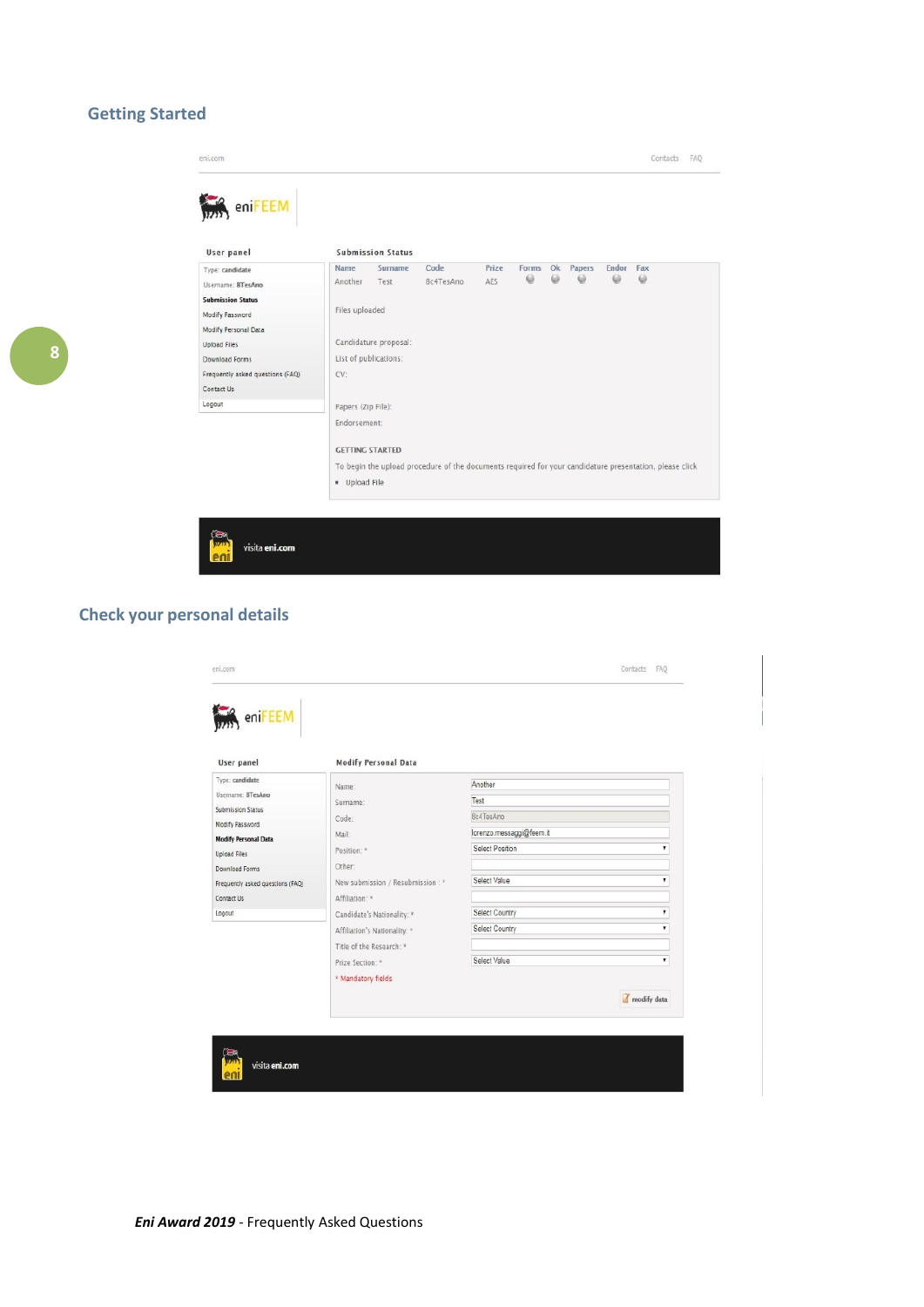#### **And upload your forms: click on "Upload File"**

| eniFEEM                          |                                                                                                            |                                                                                                             |  |  |  |  |
|----------------------------------|------------------------------------------------------------------------------------------------------------|-------------------------------------------------------------------------------------------------------------|--|--|--|--|
| User panel                       | <b>Upload Files</b>                                                                                        |                                                                                                             |  |  |  |  |
| Type: candidate                  | Name<br>Code<br>Prize<br>Surname<br>Forms                                                                  | Endor<br>Ok<br>Papers<br>Fax                                                                                |  |  |  |  |
| Username: 8TesAno                | AES<br>Another<br>8c4TesAno<br>Test                                                                        |                                                                                                             |  |  |  |  |
| Submission Status                |                                                                                                            |                                                                                                             |  |  |  |  |
| Modify Password                  | Candidature Proposal:                                                                                      | Scegli file Nessun file selezionato                                                                         |  |  |  |  |
| Modify Personal Data             | List of publications:                                                                                      | Scegli file Nessun file selezionato                                                                         |  |  |  |  |
| <b>Upload Files</b>              | CV:                                                                                                        | Scegli file Nessun file selezionato                                                                         |  |  |  |  |
| <b>Download Forms</b>            |                                                                                                            |                                                                                                             |  |  |  |  |
| Frequently asked questions (FAQ) |                                                                                                            | upload file                                                                                                 |  |  |  |  |
| Contact Us                       |                                                                                                            |                                                                                                             |  |  |  |  |
| Logout                           | <b>FORMS SUBMISSION</b>                                                                                    |                                                                                                             |  |  |  |  |
|                                  | In this page you can upload your forms.                                                                    |                                                                                                             |  |  |  |  |
|                                  | We kindly ask you to submit the forms in .pdf format. Files must not exceed 3Mb of size and their name can |                                                                                                             |  |  |  |  |
|                                  | contain only standard alphanumeric characters (e.g. no accents or diaeresis, etc.), otherwise, due to      |                                                                                                             |  |  |  |  |
|                                  | technical reasons, we won't be able to open them.                                                          |                                                                                                             |  |  |  |  |
|                                  |                                                                                                            |                                                                                                             |  |  |  |  |
|                                  | Please note that once the uploading process is confirmed, the submitted forms will be considered final and |                                                                                                             |  |  |  |  |
|                                  | unalterable by the Candidate. In case you wish to replace any document, please address to an Eni Award     |                                                                                                             |  |  |  |  |
|                                  | Scientific Secretariat officer.                                                                            |                                                                                                             |  |  |  |  |
|                                  | In the "FAQ" (Frequently Asked Questions) section you will find answers to some of the most common         |                                                                                                             |  |  |  |  |
|                                  |                                                                                                            | doubts and problems. We wish to remind you, however, that the Scientific Secretariat will be always at your |  |  |  |  |
|                                  | disposal for any kind of problem.                                                                          |                                                                                                             |  |  |  |  |
|                                  |                                                                                                            |                                                                                                             |  |  |  |  |

#### and then **upload your forms**.



PLEASE NOTE that once the upload is confirmed, the uploaded forms are considered unalterable, except by the System **Administrators.**